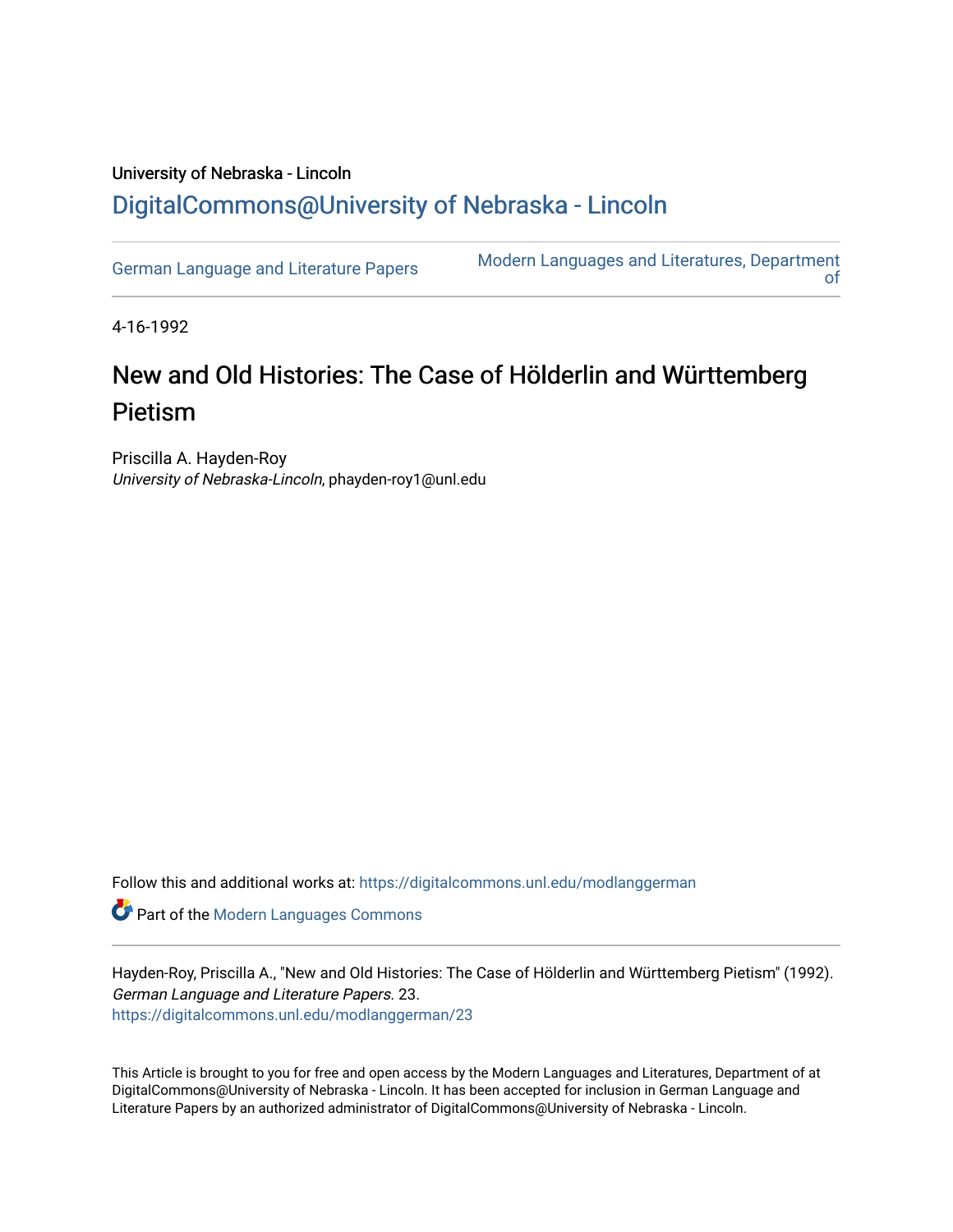## PRISCILLA HAYDEN-ROY

## New and Old Histories: The Case of Holderlin and Wiirttemberg Pietism

Literary opinion generally concurs that Friedrich Hölderlin, whose writings abound with Christian references, was in some manner influenced by the pietist milieu of his native Wurttemberg. The precise nature of this influence is still in the process of being clarified, and results of the research vary widely depending on how Wurttemberg pietism is defined, what sources are consulted, and to what extent social or institutional factors are considered.' Much of the literature addressing this topic is informed by historiographical assumptions which tend to flatten both Wiirttemberg pietism and Hölderlin's writings into a historical teleology. I would like to examine here one body of this literature, the significant group of studies

<sup>1.</sup> Space prevents a complete list of this literature: most significant among the more recent studies include: Martin Brecht, "Zum sozialen und geistigen Umfeld von Hölderlins Jugend," in *Bausteine zur geschichtlichen Landeskunde von Baden-Württemberg* (Stuttgart: Kohlhammer, 1979), 347-56; Reinhard Breymayer, "Holderlin-Majer-Spittler-Bahnmaier," *Blallerfur wurttembergische Kirchengeschichfe 82* (1982):254-328; *R.*  Breymayer, "Ein unbekanntes Gedicht Friedrich Hijlderlins aus dem Jahr 1793 in einer Sammlung württembergischer Familiengedichte," Blätter für württembergische Kir*rhmgcschichle* 78 (1978):78-145; Walter Dierauer, *Holdnlin and* dn *spckulaliue Pietismus*  Württembergs: Gemeinsame Anschauungshorizonte im Werk Oetingers und Hölderlins (Zürich: Juris, 1986); Ulrich Gaier, *Der gcsetzliche Kalkul: Holderlins Dichtungslehre* (Tiibingen. Niemeyer, 1962); Peter H. Gaskill, "Hölderlin's Contact with Pietism," Modern *Language Review 69* (1974):805-20; *P.* H Gaskill, "Meaning in History: 'Chiliasrn' in Hölderlin's 'Patmos,''' Colloquia Germanica 11 (1978):19-52; Meinhard Prill, *Bürgerliche* Alltagswelt und pietistisches Denken im Werk Hölderlins. Zur Kritik des Hölderlin-Bildes von *Georg Lukacs* (Tubingen: Niemeyer, 1983); Jurgen Scharfschwerdt, "Die pietistischkleinbiirgerliche Interpretation der Franzosischen Revolution in Holderlins Briefen. Erster Versuch einer literatursoziologischen Fragestellung," *Jahrbuch der deutschen Schil*lergesellschaft 15 (1971):174-230; Jochen Schmidt, *Hölderlins geschichtsphilosophische Hymnen* <sup>"</sup>Friedensfeier"-- "Der Einzige"- "Patmos" (Darmstadt: Wissenschaftliche Buchgesellschaft, 1990).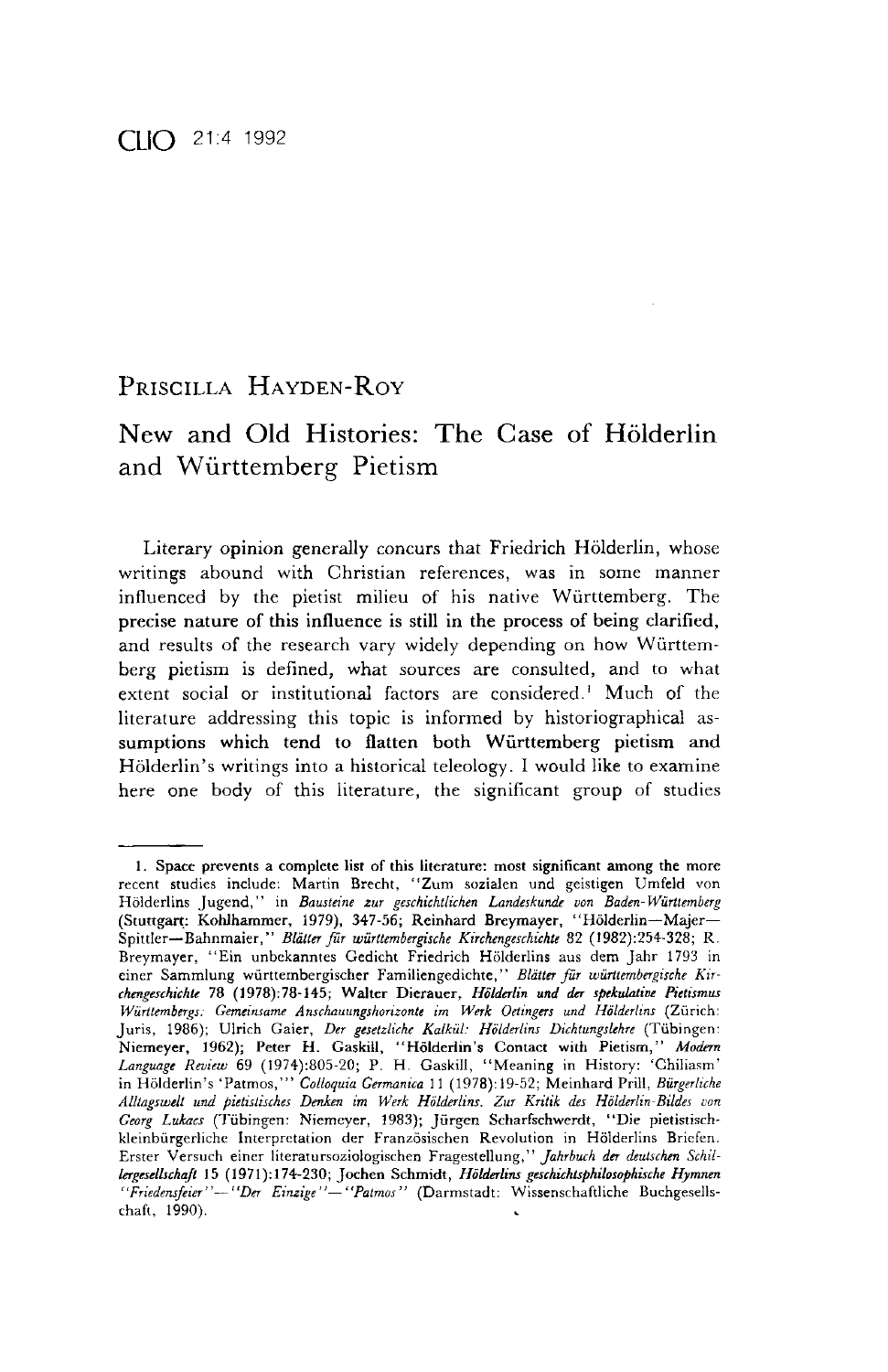working out of an intellectual-historical tradition,<sup>2</sup> which generally has taken up and enlargcd upon certain assumptions regarding pietism as formulated by Wilhelm Dilthey. I will examine how this approach has conditioned the interpretation of Holderlin's relationship to Württemberg pietism, and then discuss how the New Historicism offers an alternative interpretive strategy in treating this problem.

Beginning with Wilhelm Dilthey's path-breaking study of Schleiermacher, intellectual historians typically have found in pietism's emphasis on personal religious experience the seeds of individualism and secularism. This view presupposes an inevitable historical development toward secularization and individualism. Dilthey argued that pietism contributed to this process by turning away from dogma and to the heart, thereby elevating the subjective experience of grace above "positive" religion, i.e., the rites and dogma of the institutional church.? Because this experience *(Erlebnis)* rested within the individual rather than in positive doctrine, it could be transferred from a specifically religious context to include any profound intuition of the wholeness of reality. Thus pietism served to mediate between doctrinally specific Christianity and the development of a secular religiosity. However, insofar as pietism continued to maintain doctrine within its more subjectively apprehended Christian faith, it lost, according to Dilthey, its intellectual vitality and became an obstacle in the path of historical progress.<sup>4</sup> Dilthey hypostatized this value judgment by projecting an inside/outside, or essence/non-essence opposition onto pietism: positive articles of faith, dogmas, and confessions constitute "exoteric" religiosity which "devalues life," while he valorizes an inward religious experience that apprehends the "full-

<sup>2.</sup> This group includes studies by Dierauer, Gaier, Gaskill, and Schmidt

<sup>3.</sup> Of the pietism of Count Zinzendorfs Moravian Brethren, which had a formative influcnce on Schleiermacher through his upbringing and schooling, Dilthey writrs. "Pietism and . . . the Moravian Brethren merely transformed dead dogma into a believing process of the mind, and accordingly turned rigid fundamental concepts into experienced intuitions": Leben Schleiermachers. Gesammelte Schriften (Göttingen: Vandenhoeck & Ruprecht, 1970), 13:30. All translations of German are mine.

<sup>4. &</sup>quot;The weak point of the Brethren's organization is that here a kind of piety is cultivated from whose depths scienre and art and all ideal powers of existence do not receive strength and direction; this form of Christianity devalues life by drawing the fullness of human existence into the narrowness of an exclusively religious process of the mind; this is no longer that Christianity whose deep inwardness found expression in the figures of Raphael, in the sounds of Bach and Händel, in the thought of an Augustine, a Meister Eckhart, a Pascal. The Christianity of the conventicle, hiding timidly from what it called 'the world'-this Christianity had to gain the upper hand here" (23).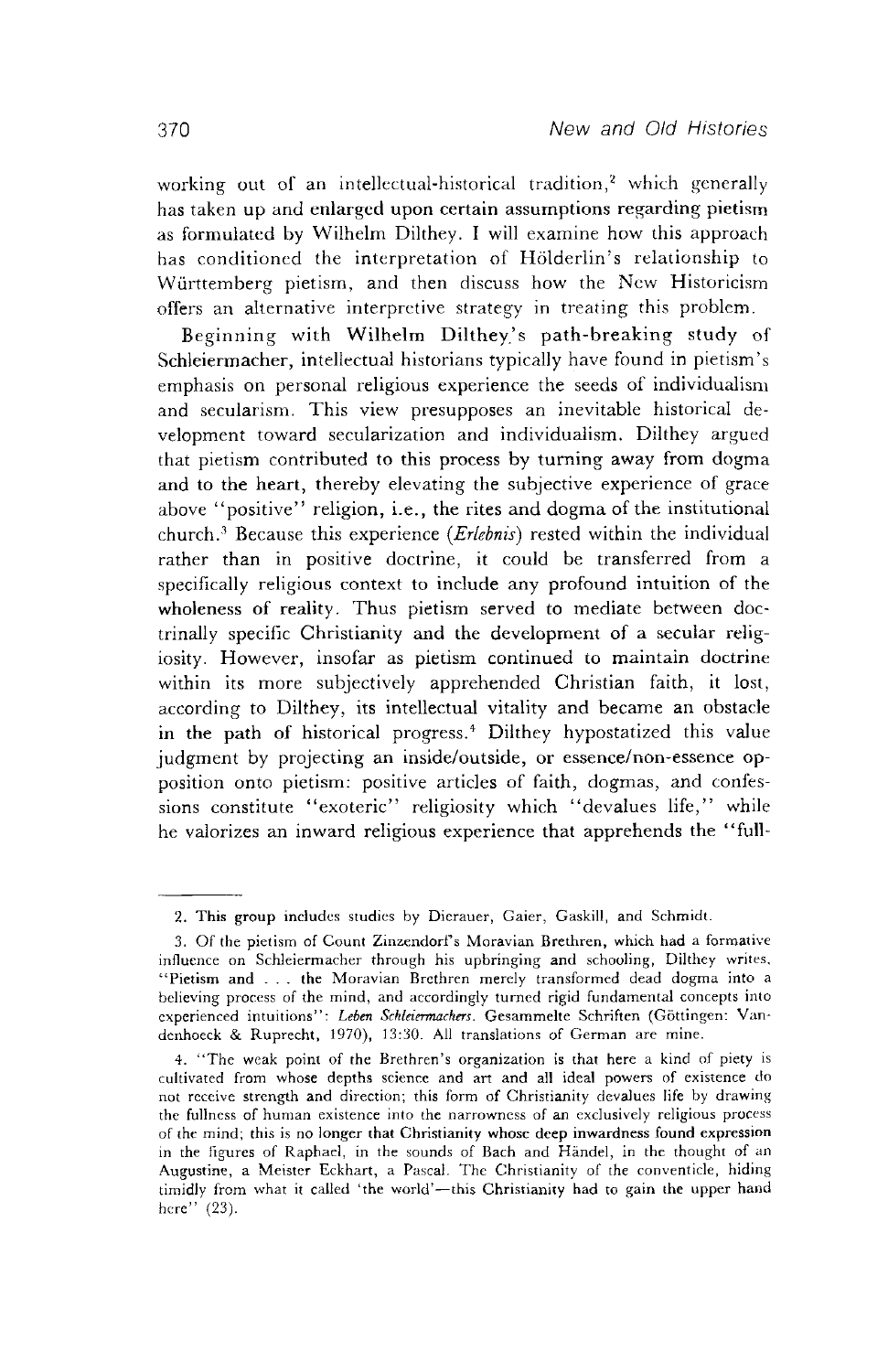ness of human existence."<sup>5</sup> Within this scheme pietism has "essence" insofar as it encourages religious subjectivity and tends toward mysticism and ecumenism. Its "regressive" side-its doctrinal and institutional conservativism-is of little interest to intellectual historians. who thus overlook the inner logic of pietism's conservatism and how it relates to later religious movements in the nineteenth century.

Scholars attempting to define Hölderlin's relationship to Wiirttemberg pietism have tended to assume this intellectual-historical teleology with its valorization of a subjective or aesthetic religiosity. I quote a typical example from Ulrich Gaier's study of Hölderlin's poetic theory:

Thus it is never Hölderlin's aim to reject Christianity. He only attempts to have and understand it as a living religion.

But here Christian faith is subsumed under a higher principle, that of religion itself, of the living relationship to the divine itself, which must be present in every religion, to the extent that it is living, and which merely appears as a specific reprcsentation. (282)

By suppressing the subject in the first sentence of the new paragraph in this quotation, Gaier detaches what follows from the subject, Hölderlin, allowing it to take on the appearance of a statement of general fact: every "living" religion has at its core a universal principle that transcends doctrinal boundaries. The passive construction thus obscures the presence of a Diltheyan teleology of secularization, at the same time also obscuring the polemical thrust of Hölderlin's religious views and their historical contingency within eighteenth-century religious and philosophical discourse. By suggesting that this notion of a "living religion" is universally acknowledged, Gaier also implicitly imposes the Diltheyan essence/non-essence opposition onto pietism. Insofar as pietism is "living," it must affirm this universalizing "higher principle." All of what might be opposed to the higher principle in the form of dogma and confessions is ascribed to the particular, historically conditioned, and therefore transient character that the Christian tradition necessarily possesses, insofar as it is merely a limited representation of the universal. Guided by these assumptions, Gaier looks for universalizing tendencies within the Württemberg pietists without discussing the extent to which their theology remains circumscribed by the dogmatic boundaries of

<sup>5.</sup> Speaking of Schleiermacher's intellectual development away from the strictures of Herrnhut to a philosophical religiosity based on Leibniz and **Kant,** Dilthey writes: "In this development [Schleiermacher] shed the exoteric aspects of the Brethren's religiosity. At the end of this development he found he had become 'a Herrnhuter of a higher order"' (35).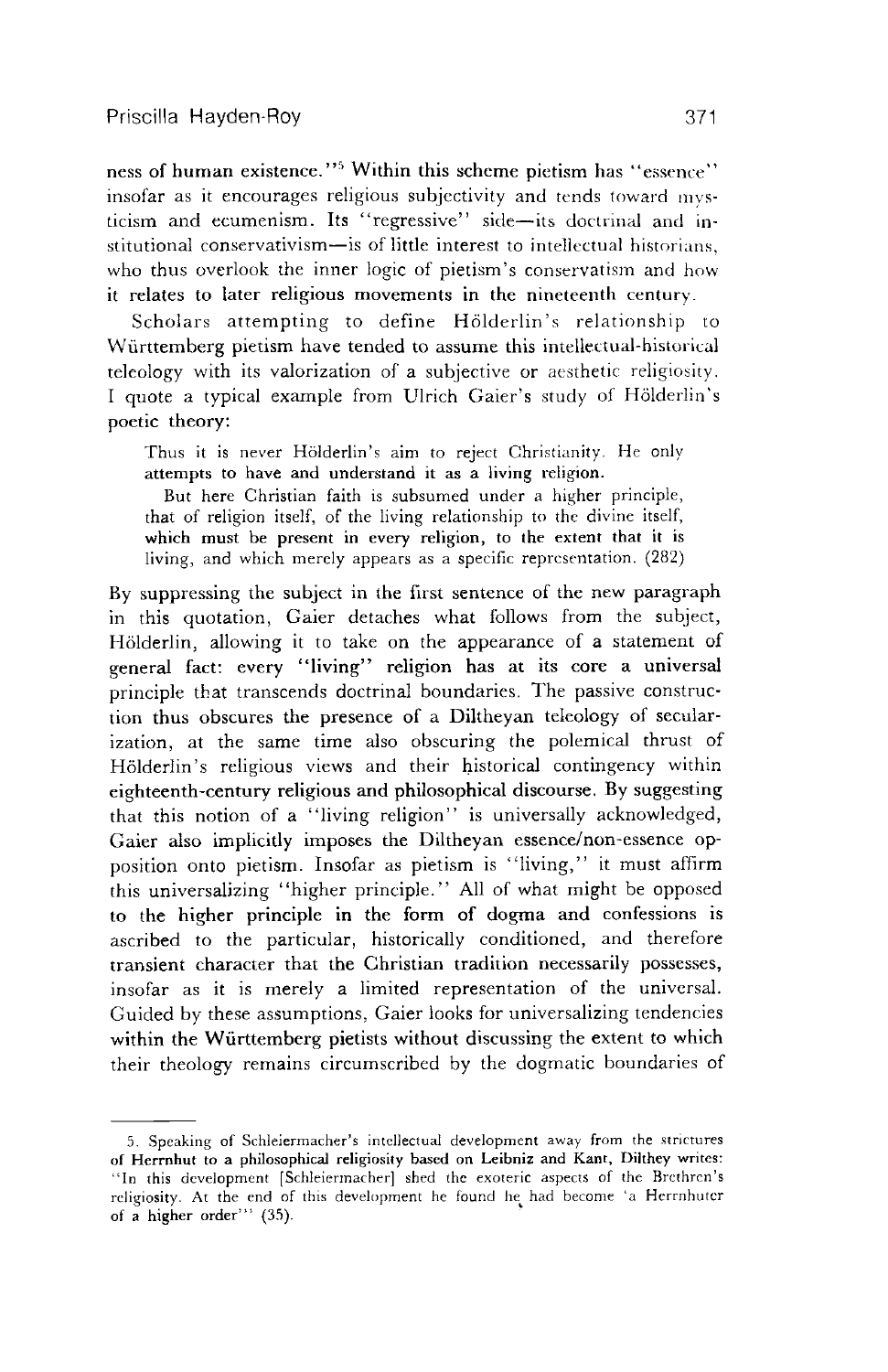the Lutheran Church. Whilc he finds very interesting affinitics between Württemberg pietism and Hölderlin, his assumptions regarding the "higher principle" of religion allow him to minimalize the differences between the poet and the pietists having to do with attitudes toward Christian dogma and institutions.

The assumptions of intellectual history tend to make Hölderlin's relationship to pietism easy and unproblematic: being further along in the inevitable historical development of secularization, Hölderlin simply appropriated those "most essential" or "living" elements present in pietism, which, because they are common to a "true religion" of universal principles, can be worked into the poet's philosophical-aesthetic religion without a hitch. This approach flattens pietism and Holderlin into a monolithic historical development, rather than addressing the tensions, contraditions, and ruptures between them in terms of multiple "histories" or competing discourses. While affinities do exist, the differences should not be overlooked, particularly as they bear upon the interrelationship between theological ideas and social institutions.

A second problem arises in the attempt to define Württemberg pietism as the "context" of Holderlin's "texts." Critics tend to reduce pietism to a transparent, stable, and much-simplified phenomenon, failing to recognize the broad range of theological positions. even the considerable acrimony, that existed among its various representatives. Within Wurttemberg itself we find a significant split among the pietists between the speculative wing (including Friedrich Christoph Oetinger, Johann Ludwig Fricker, Philipp Matthaus Hahn) and the more orthodox, Spenerian wing (including Philipp David Burk, Magnus Friedrich Roos, Carl Heinrich Rieger).<sup>6</sup> The Wiirttemberg Consistory closely monitored and restricted the activities of both groups, but was particularly critical of the speculative wing, whose views deviated significantly from orthodox dogma. In several instances the Consistory censured their writings and severely curtailed their pietist activities, particularly those associated with pietist meetings or "conventicles."' This complicated theological setting, with

<sup>6.</sup> For a discussion of the various currents within Württemberg pietism and how they interacted with the political sphere in Württemberg, see Hartmut Lehmann, Pietismus und weltliche Ordnung in Württemberg vom 17. zum 20. Jahrhundert (Stuttgart: Kohlhammer, 1969), 94-134.

<sup>7.</sup> Gunther Franz, "Bücherzensur und Irenik. Die theologische Zensur im Herzogtum Württemberg in der Konkurrenz von Universität und Regierung," in Theologen und Theologie an der Universität Tübingen: Beiträge zur Geschichte der Evangelisch-Theologischen Fakultät, ed. Martin Brecht (Tübingen: Mohr, 1977), 178-83, discusses the censorial measures taken against Oetinger and Ph. M. Hahn.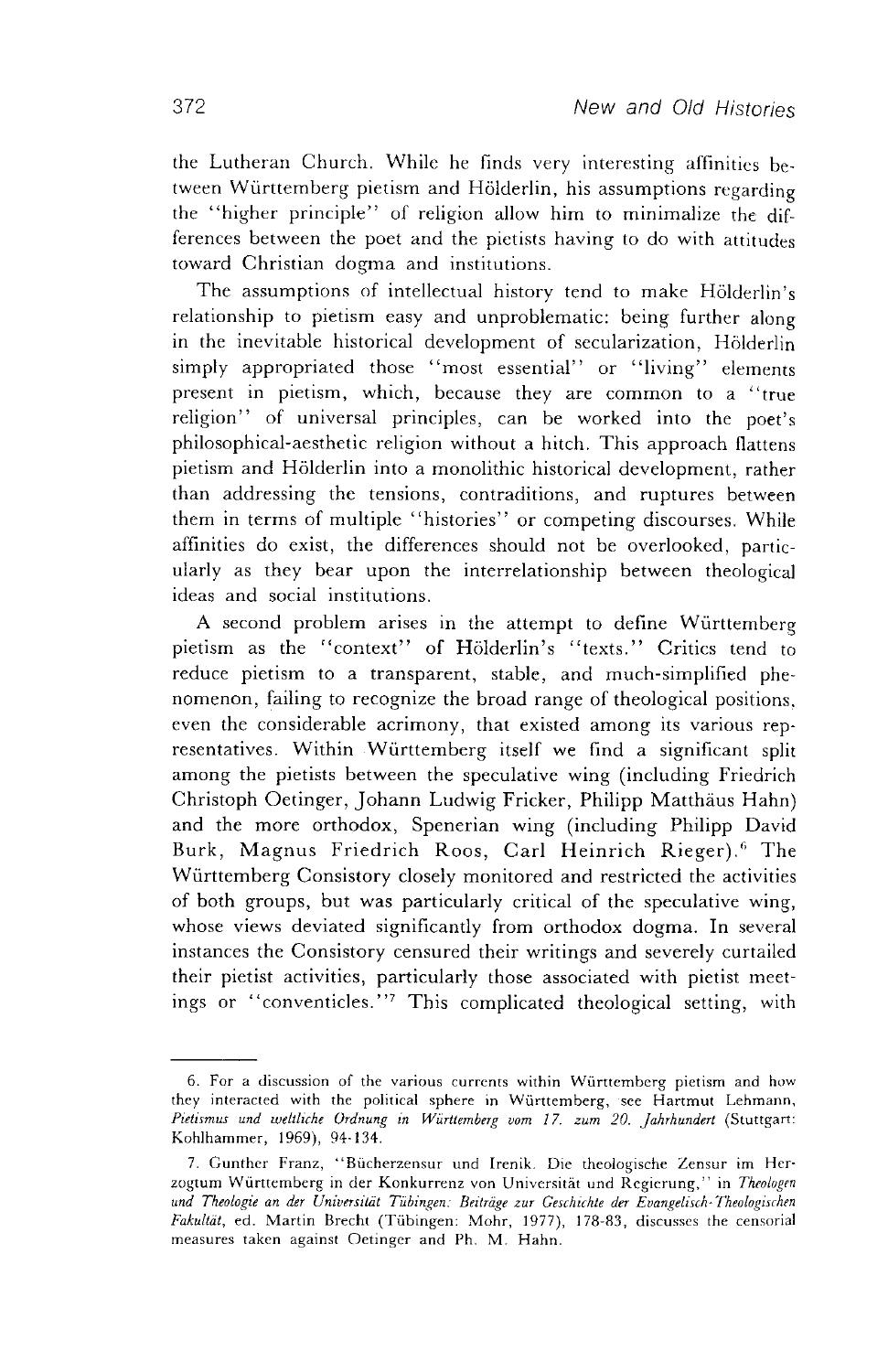its attendant socio-political dimensions, makes it very diificult **to**  generalize about "Wiirttemberg pietism" or to define what constitutes "influence" from this widely disparate group. Much of the literature concerning Hölderlin's relationship to Württemberg pietism has taken its most speculative adherents as representative of the group, arguing that their ideas constituted an "Alltagswissen"<sup>8</sup> in Württemberg that Hölderlin would have imbibed as inevitably—and unconsciously—as his mother's milk. But in light of the tenuous political position of the speculative pietists, the mediation of their theology becomes much more problematic.

The New Historicists' criticism of an over-simplified notion of context, by means of which older historical approaches could establish a mimetic relationship between context and literary text, bears directly on this problem. However, before we address how a New Historical approach might avoid these errors, let us first examine a specific instance where the assumptions of intellectual history lead to interpretative distortions both of Württemberg pietism and of Hölderlin's writings.

It is generally accepted that Hölderlin's eschatological vision was inspired by the chiliastic views predominant in Wurttemberg pietism. This view has been argued convincingly and in some detail by P. H. Gaskill and Jochen Schmidt (86-105). But in constructing a narrative of secularization, scholars have tended to deemphasize the differences between the eschatological language of the Württemberg pietists and Holderlin. In fact, considerable tension exists between them, and the social conclusions both drew are radically different.

The Wiirttemberg pietists' fascination with eschatology and chiliasm began with Johann Albrecht Bengel **(1687-1752),** whom the following generations of pietists in Württemberg, both speculative and orthodox wings, viewed as an authority and model. Bengel was a proponent of radically biblicistic views, according to which the Bible contained a comprehensive, unified and systematic outline of the entire divine plan of history.<sup>9</sup> Led by this belief, he engaged in speculative exegesis of the book of Revelations, which culminated in

<sup>8.</sup> This is the term Meinhard Prill (Bürgerliche Alltagswelt, 13, passim) uses. Both Martin Brecht and Reinhard Breymayer have begun to clarify Hölderlin's relationship to Wurttemberg pietism by investigating specific biographical connections between them, rather than appealing to an unspecific pictist "context" in Württemberg.

<sup>9.</sup> A good introduction to Bengel's Biblical hermencutics is given by Martin Brecht, "Die Hermeneutik des jungen J. A. Bengel," Blätter für württembergische Kirchengeschichte 66167 (1966/67):52-64.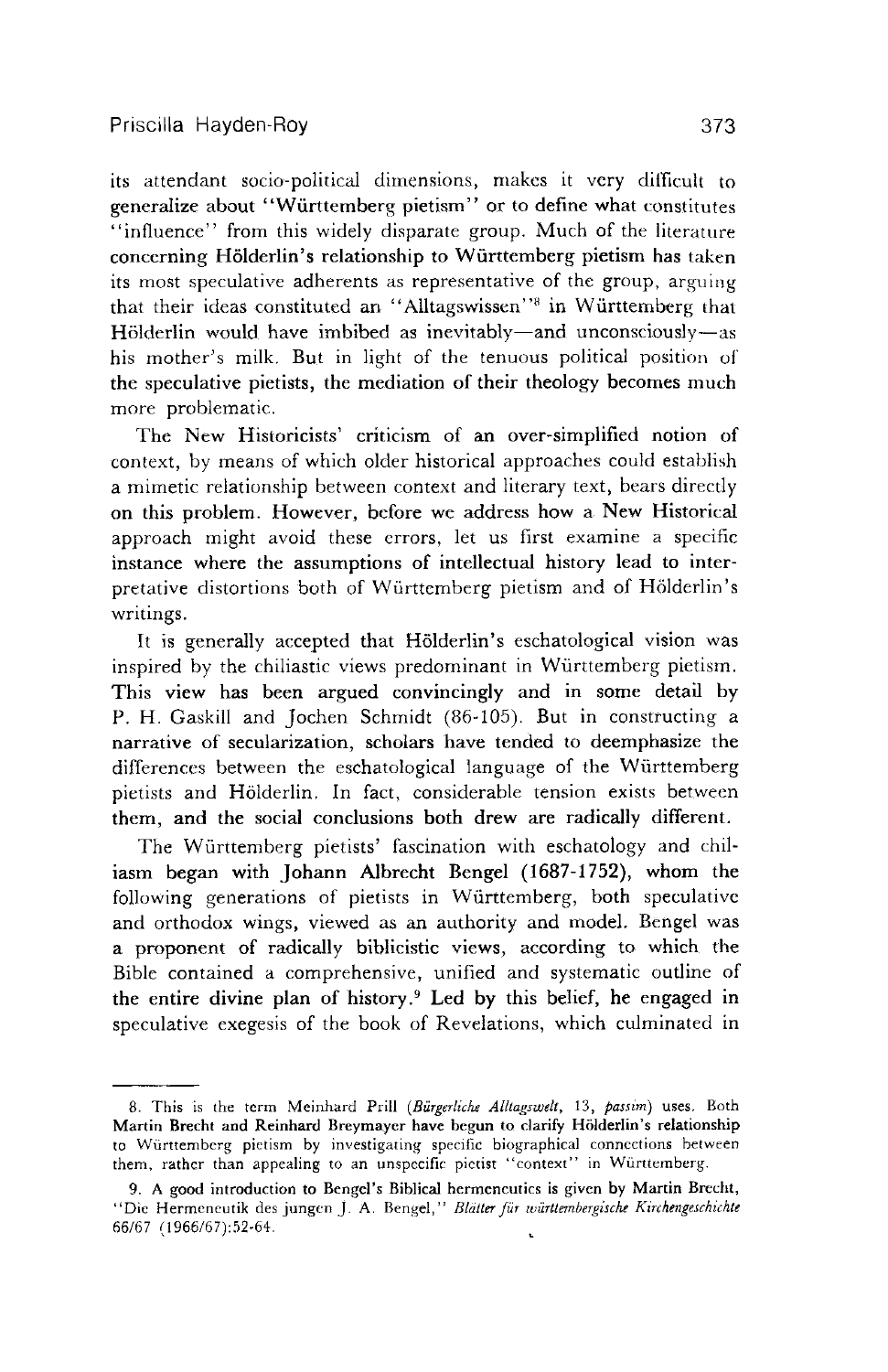the sensational prediction that the millennium would begin in  $1836$ .<sup>10</sup> Rengcl's eschatology is inextricably bound to ecclesiastical institutions of authority: from the Bible, to the Lutheran Church, to the state. His chiliastic views were tolerated in Wurttemberg only because, unlike the radical chiliasts of the sixteenth century, he in no wise advocated revolutionary activity, nor did he pronounce judgment on the existing political institutions. According to Bengel, the coming of the millennium was strictly a divine prerogative, the role of the pious restricted to passive "watching and waiting" and interpreting the signs of the times. This political quietism was typical of the pietist pastors in Wurttemberg, and explains to a large extent why their chiliasm was tolerated, as Hartmut Lehmann has shown (79- 80).

Let us call to mind now the young Hölderlin of 1793: the newly graduated seminarian was highly critical of the political and ecclesiastical institutions in Wurttemberg. With his friends Hegel and Schelling, he sympathized with the French Revolution, and like them he chose to avoid pastoral service within the Duchy by obtaining tutoring positions outside its borders. All this stands in sharpest contrast to the political views and behavior of the Wurttemberg pietists. Yet when the poet took leave of Hegel in 1793, their final parting words were "Reich Gottes," a password of sorts which, with its obvious reference to Christian eschatology, immediately suggests an influence from Wurttemberg pietism. But Holderlin's appropriation is anything but easy and direct. Frought with irony and ambiguity, it competes with the traditional meaning of the Kingdom of God and subsumes it under what the heady young seminarian and his friends believed was a more universal, truer religion. By defining the term apart from the specifics of historical Christian dogma, Holderlin was able to envision for himself a theological mission apart from the institutional Church. Indeed, in the Tübingen poems, Holderlin links his chiliastic vision with zeal for moral education, dissolution of institutional religion (put forward also in *Hyperion*), and political emancipation, all themes foreign to the Wurttemberg pietists. The social implications of Hoiderlin's eschatology highlight the ten-

<sup>10.</sup> Bengel put forward his chiliastic speculations in three commentaries on **Rcvc**lations: Erklärte Offenbarung Johannis oder vielmehr JEsu Christi . . . (Stuttgart, 1740: 2d rd. 1746); *Gnomon Noui 7'estamenli* . . . (Tubingen, 1742) (this work is a cammentary of the entire New Testament, including Revelations); Sechzig erbauliche Reden über die *Offenbarunf Johannzr oder uielmehr Jesu Chrzsii* . . . (Tubingen, 1747). The *Gnomon* was among the books in Hölderlin's possession at his death: Friedrich Hölderlin, Sämtliche *Werke* (Stuttgart, 1943-1985), 7,3: 390. References to this edition hereafter as *StA*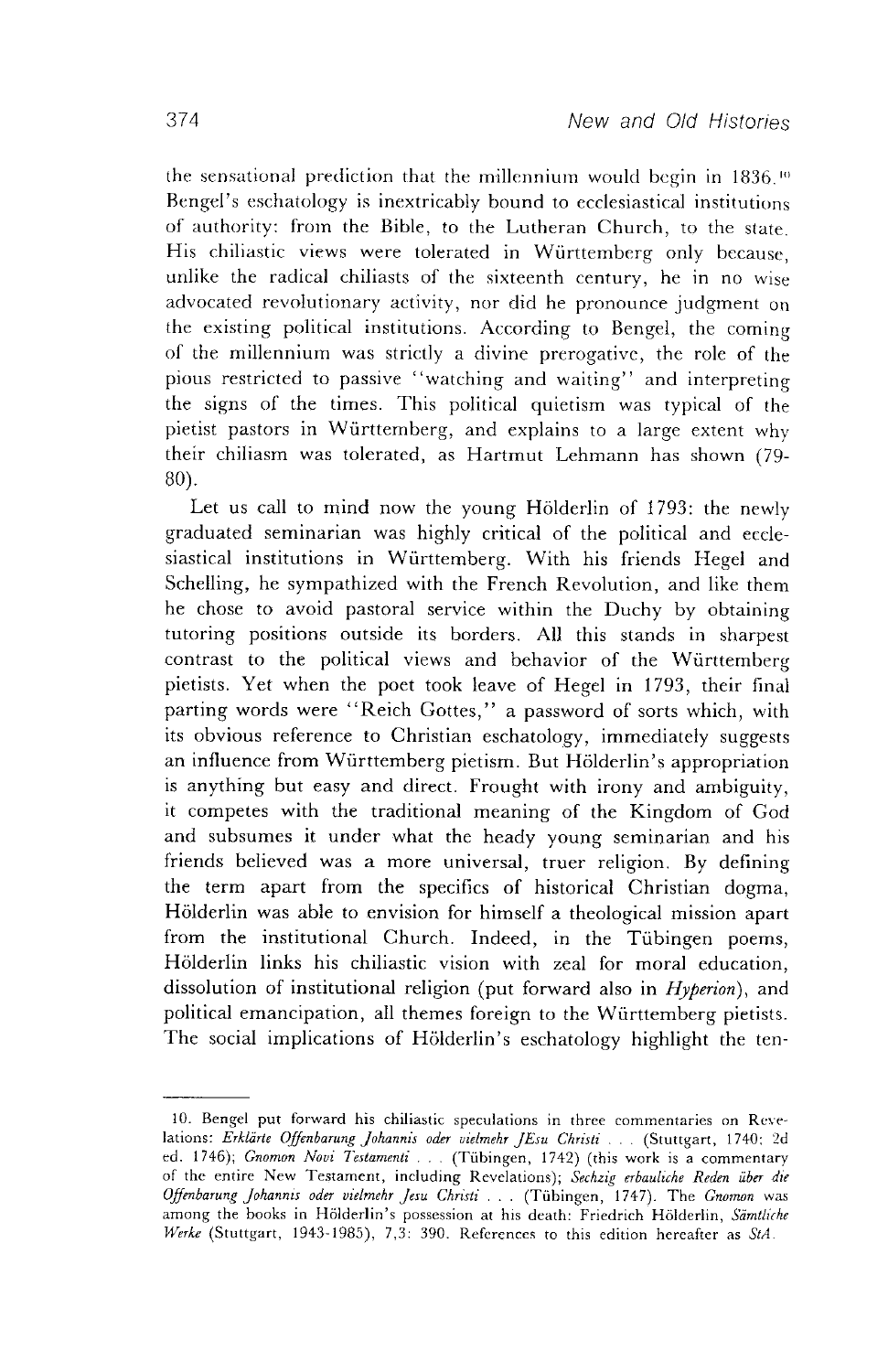sions and ruptures between it and the pietist version. The intellectualhistorical model of progressive secularization, with pietism serving as a mediating point along the way, does not adequately describe this tension.

A similar case can be made for the late hymns, where Hölderlin increasingly incorporated Christian references into a syncretistic philosophical-historical program. Certainly it is legitimate to argue, as Gaskill and Schmidt (193-94) have, that the Württemberg pictists' fascination with the book of Revelations resonates, for example, in "Patmos," with its explicit reference to the Apostle John and to the Greek island on which, according to legend, John received his apocalyptic vision. But as Schmidt shows (185-288), Hölderlin wished to incorporate aspects of the Johannine tradition-particularly its pneumatic emphasis, the privileged prophetic role, and an eschatological view of history-into a universal philosophy of history that would supersede the "positive" religion of dogma, rite, and institution. By appealing particularly to the Gospel of John, the German Idealists argued that the process of spiritualization had begun already in the Christian tradition itself; with the tremendous flexibility of the word "Geist," they could then absorb Christian diction and theology into a philosophical-historical system of progressive spiritualization free from any confessional specificity (a strategy the German Idealists inherited from Enlightened religious criticism). In "Patmos" this process of spiritualization constitutes the eschatological framework of the hymn: Christ, the last of the "Halbgötter" in Hölderlin's syncretizing view of Greek and Christian tradition, departs from his disciples in order to usher in a new age of mediation through the spirit, an age dependent on the word rather than sight (i.e., the physical presence of the god). Again one is tempted to recall the biblicism of Bengel in Hölderlin's closing lines: "But the father who reigns above all loves most that the firm letter be maintained, and the lasting things well interpreted" ( $StA$  2,1: 172). The Württemberg pietists did indeed hold that knowledge of history was mediated by the "good interpretation" of the Word; in order to justify their views toward Biblical chiliasm vis-à-vis the position taken in the Lutheran confessions, some even put forward a view of progressive revelation. But while they stretched the boundaries of orthodoxy, their adherence to Biblical authority, the continued presence of a christological center (salvation dependent on the efficacy of Christ's sacrifice) in their theology, and finally their "condescension" to the institutional church clearly delineate the point of departure between themselves and a thinker such as Hölderlin. By contrast, Hölderlin's "Patmos" culminates in the eschatological crowning of the words of the poet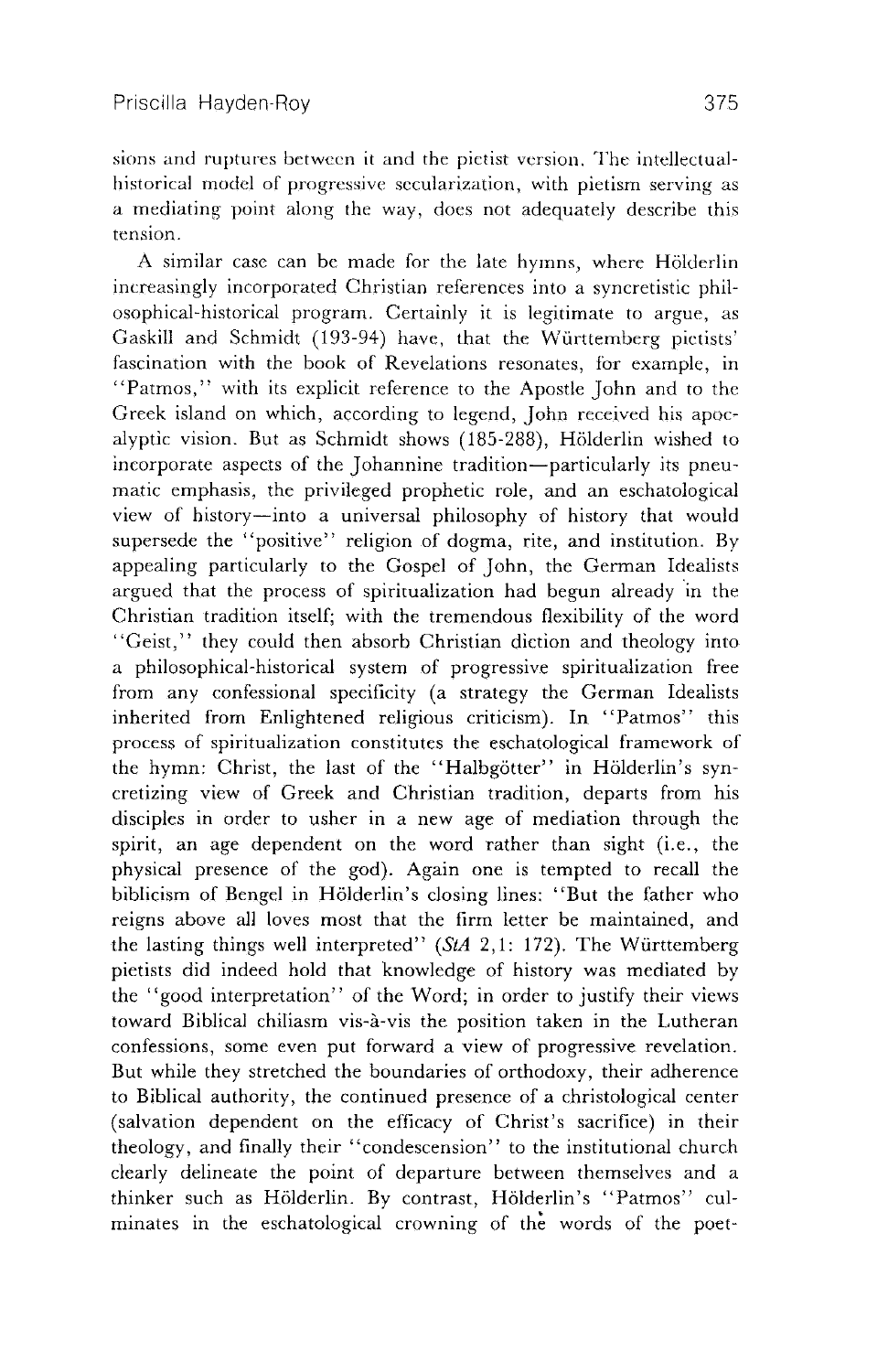prophet, whose spirit, having retraced the path of universal spirit in history, ushers in the new age with his song: "This is followed by German song" (StA 2,1: 172). This degree of semantic flexibility is not to be found in the eschatology of Württemberg pietism, and one must exercise caution in creating a narrative where pietism mediates between "positive" orthodoxy and a secularized philosophy of his $torv$ .<sup>11</sup>

Advocates of the New Historicism have criticized precisely this tendency of the "old historicism" to construct monolithic historical narratives. Drawing on Michel Foucault, the New Historicism has worked against this tendency to construct narratives of continuity, looking instead for the breaks and ruptures between historical **ep**istemes. Stephen Greenblatt's notion of cultural negotiation also calls into question the notion of a stable, mimetic relationship between literary text and its "context." Literature is not simply a passive receptor of context-the exchange is not, as Greenblatt has said, "uni-directional from social discourse to aesthetic discourse."<sup>12</sup> Literature is one of many agents in the cultural market of dialogue and exchange. As Jean Howard writes: "Rather than erasing the problem of textuality, one must enlarge it in order to see that both social and literary texts are opaque, self-divided, and porous, that is, open to the mutual intertextual influences of one another."<sup>13</sup> The New Historicism attempts to examine, says Greenblatt, "the points at which one cultural practice intersects with another, borrowing its form and intensities, or attempting to ward off unwelcome appropriations or moving texts and artifacts from one place to another."<sup>14</sup>

The model of cultural negotiation is helpful in adequately representing the heterogeneity of discourses in the late eighteenth century, and in the case of Hölderlin and Württemberg pietism, the competitive

<sup>11.</sup> Jochen Schmidt's insightful and careful interpretation of "Patmos" avoids, for the most part, overstating the continuity between pictism and Hölderlin. But at points he, too, tends to fit pietism a little too smoothly into the secularization narrative, as in the following passage: "For the church represents the realm of the fixed, of dogma, rite, image, sacrament, and established forms of prayer; pietism, on the other hand. tends towards detachment from these things and towards the 'spiritual.' With one exception: pietism upholds the Bible, though certainly in a 'spiritually' freer sense. From this constellation of problems arises the particular meaning of 'Scripture' in the Patmos hymm" (238).

<sup>12.</sup> Stephen Greenblatt, "Towards a Poetics of Culture," Southern Review 20 (1987):12.

<sup>13.</sup> Jean E. Howard, "The New Historicism in Renaissance Studies," *English Literary Renaissance* 16 (1986):25.

<sup>14.</sup> Stephen Greenblatt, *Learning to Curse: Essays in Early Modern Culture* (London: Routledge, 1990), 169.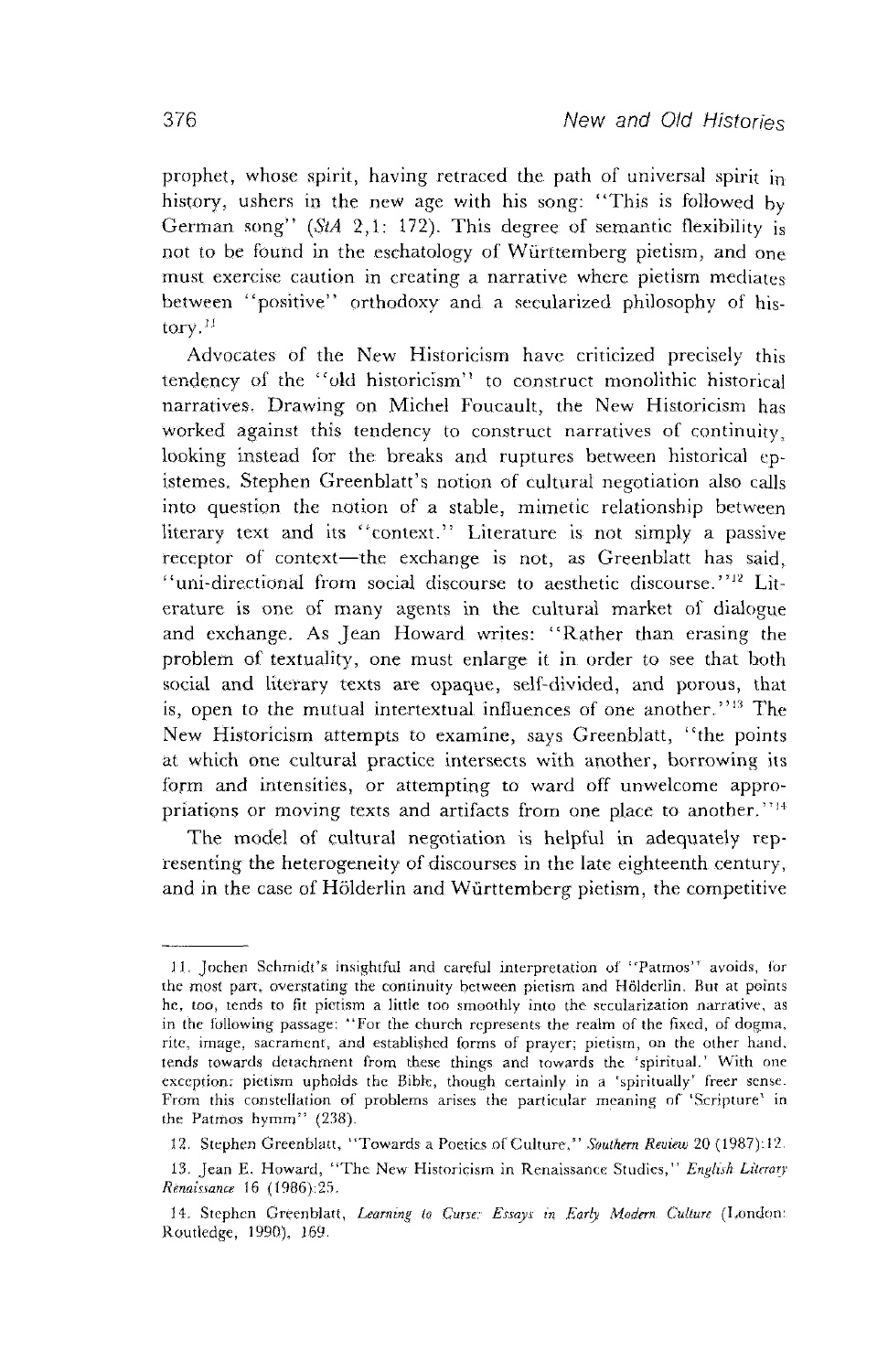or agonistic relationship between their language. Hölderlin appropriated pietist and Christian ideas in order to subsume them under an aesthetic philosophy with universal claims. He and the German Idealists, Hegel and Schelling, were attempting to define a philosophical system that would supplant confessional Christianity as an absolute discourse. While it is true that their every appropriation of Christian or pietist language demonstrates their indebtedness to this discourse, at the same time it also signals their intention to break this discourse from its confessional specificity. Theirs is an agonistic, hegemonic appropriation.

Consider, for example, Holderlin's letter to Johann Gottfried Ebel of November 9, 1795, where he asks his friend to communicate (*mittheilen*) to him something of his literary projects:

You know the spirits must communicate everywhere, even where a mere breath is aroused; they must unite themselves with all things that need not be cast out, so that from this union, from this invisible militant church, the great child of time, the day of all days shall go forth, which the man of my soul (an apostle, whom his present day worshippers understand as little as they do themselves) called "the coming of the Lord." *(StA* 6,l: 184-5)

The apostle to whom Hölderlin refers here is Paul, who in his epistles makes numerous references to the "coming of the Lord" or parousia To the degree that Hölderlin takes up elements of this New Testament tradition, he shares the eschatological orientation of the Wiirtternberg pietists. But his eschatology is not joined to an orthodox view of salvation history. With secularizing emphasis he refers to the new church as the great child of *time*. The parousia of this secular church proceeds from communication among spirlts qulte apart from any confessionally bound content. The bonds of love and friendship as materialized in communication share in and anticipate an eschatological community of total unity. The contrast between this interpretation and the orthodox view is not lost on Hölderlin. But he disqualifies the latter by maintaining that Paul's present-day worshippers have failed to understand the apostle, even as they have failed to understand themselves. Hölderlin appropriates Biblical language and pietist eschatology here in order to disrupt orthodoxy's monopoly over Scriptural interpretation, supplanting its confessionally specific understanding of truth with a philosophical understanding of truth with claims to universality.

As Greenblatt has noted, cultural negotiations are not uni-directional, and we find the pietists engaged in the same agonistic, hegemonic appropriation of other discourses as a way of doing battle with what they considered to be threatening forces in their society: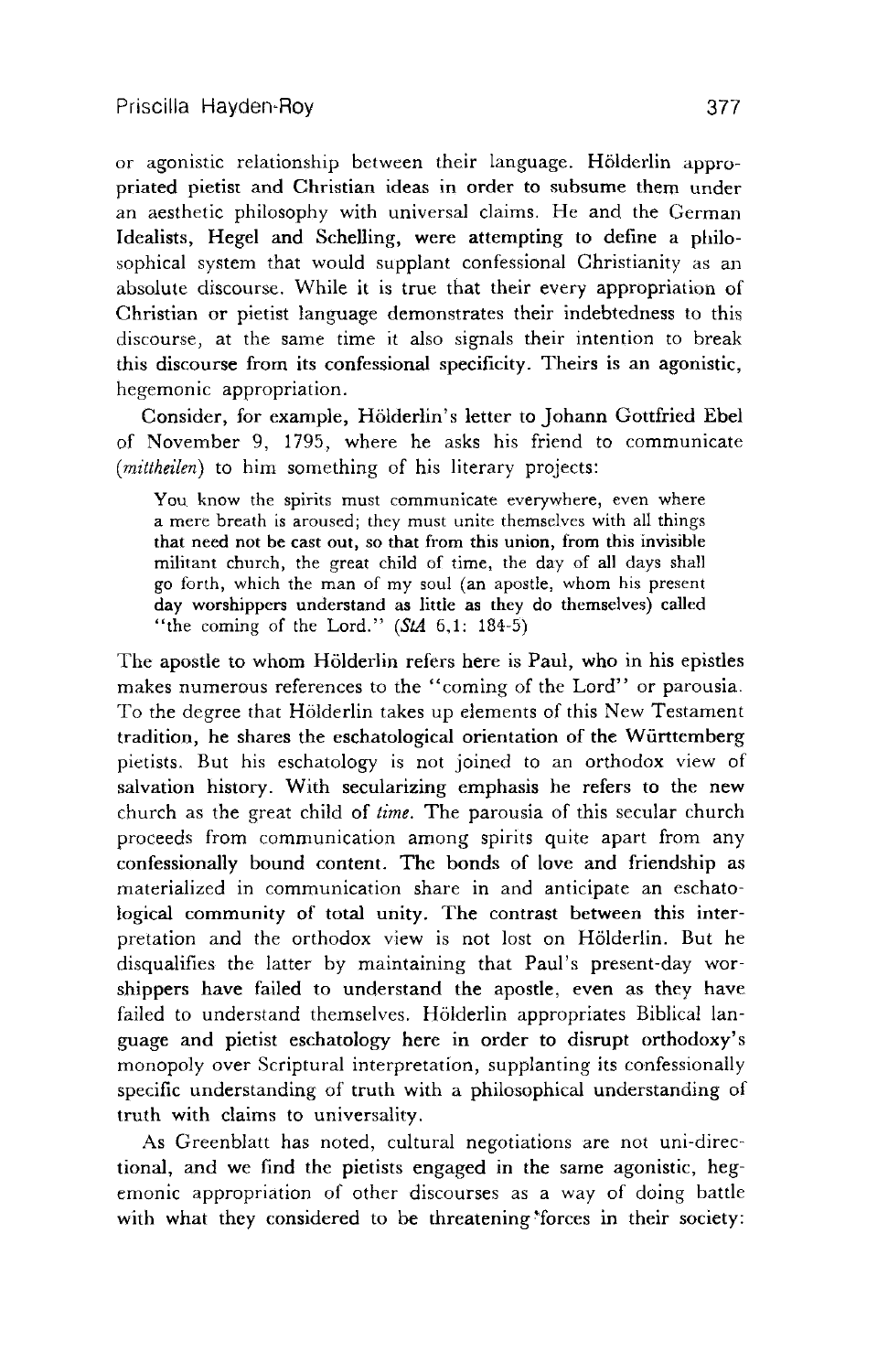especially the Enlightenment and the French Revolution. In a circular correspondence of Württemberg pietist pastors written in the second half of the eighteenth century, we find a letter written in 1794 by Johann Christoph Bahnmaier, quoting a sermon that purportedly was delivered by a Catholic clergyman driven out of Mainz by the French on Good Friday. A Prussian officer had heard the sermon and sent a copy of it to a clergyman in Württemberg, who had relayed it on to Bahnmaier, who then shared it with the roughly fifteen members of the circular correspondence It is a particularly good example of agonistic appropriation, now from the pietist side:

Now we have spoken of liberty and equality-not of that liberty and equality with which the world, or rather Satan, wishes to deaden and deceive people; but rather of the lovely liberty and equality which Jesus Christ won for all the world on this day. For today on Golgatha he won true freedom for us eternally: freedom from sin, death, the devil and hell. There I showed you the true freedom-tree, Jesus on the cross, as he gave up his life for us there... There he also brought about true equality. Since Adam we were all equal sinners and equally lost people. But on that freedom-tree equal forgiveness of sin has been accomplished for us and all nations So come with me to Golgatha, and swear with me the eternal oath of eternal liberty and eternal fidelity beneath that high freedom-tree, so that the evil world will recognize that only under this eternal freedom-tree can one find and enjoy true peace.<sup>15</sup>

The references to the callwords of the French Revolution-liberty and equality-are obvious, as well to the "freedom-tree," around which revolutionary enthusiasts danced and swore their support to the cause. But here the pious clergyman has appropriated this language in order to replace its secular, revolutionary content with Christian content. The negotiation involves exchanging one discursive sphere for another, at the same time disqualifying the socio-political sphere as the proper locus of "liberty" and "equality." This the clergyman does by demonizing the agents of the socio-polltical sphere. they are "the world, or rather Satan," and their words "deception."

These examples Illustrate something of the tension between the Württemberg pietists and writers such as Hölderlin, a tension that was acted out in hegemonic assaults on each other's language in attempt to assert their own as true and valid. The New Historicism's model of cultural negotiation can provide a corrective to the overlydetermined narrative of progressive, continuous secularization put

<sup>15.</sup> Pietistic circular correspondence, unpublished manuscript in the Württembergische Landesbibliothek Stuttgart. Cod. Hist.  $4^{\circ}$  No. 519, Fasc. 4, 918-19.